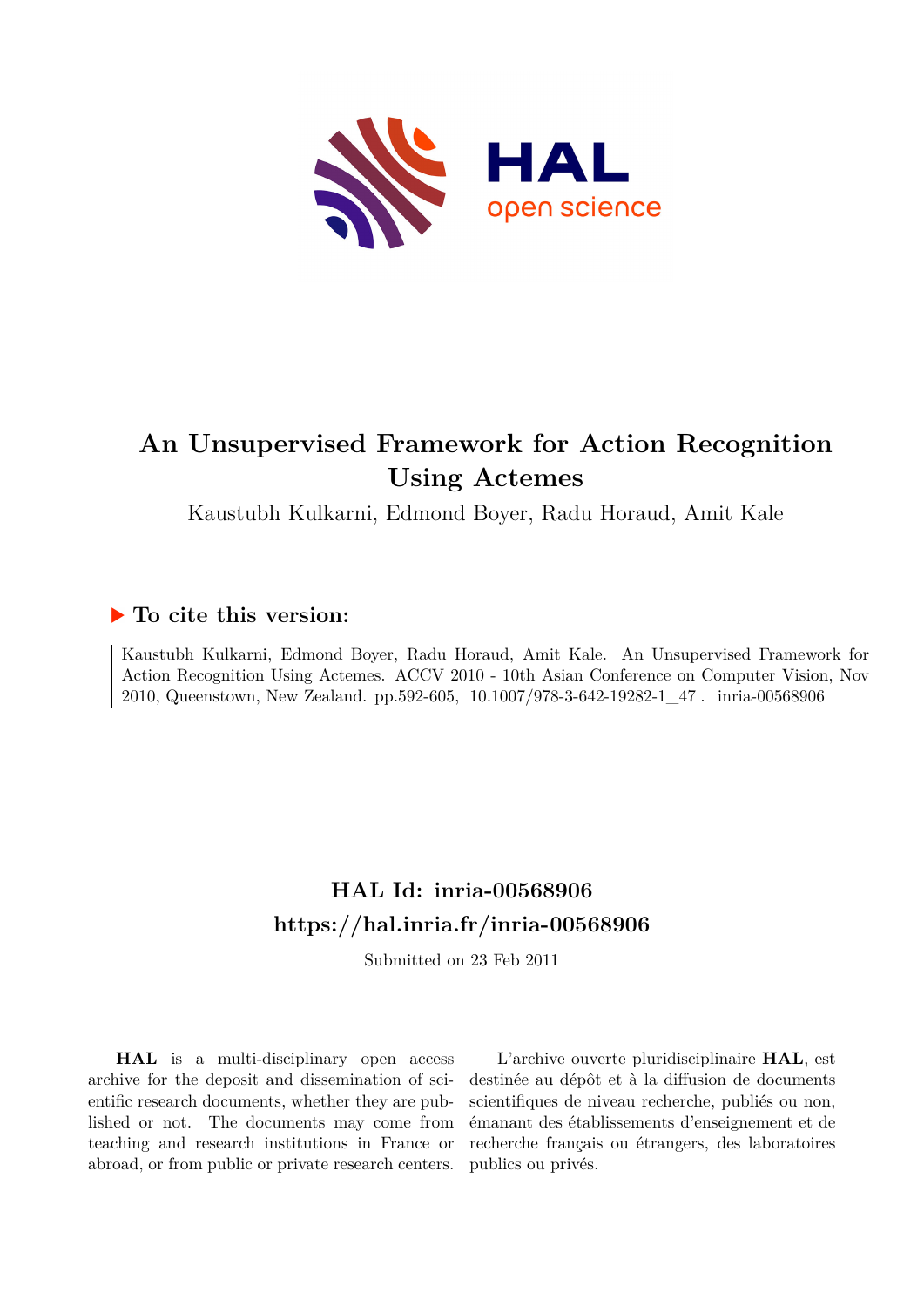# An Unsupervised Framework for Action Recognition Using Actemes

Kaustubh Kulkarni<sup>1</sup>, Edmond Boyer<sup>1</sup>, Radu Horaud<sup>1</sup>, and Amit Kale<sup>2</sup>

<sup>1</sup>INRIA, Grenoble, Rhone Alpes <sup>2</sup>Siemens Corporate Technology, Bangalore {firstname.lastname}@inria.fr, kale.amit@siemens.com

Abstract. In speech recognition, phonemes have demonstrated their efficacy to model the words of a language. While they are well defined for languages, their extension to human actions is not straightforward. In this paper, we study such an extension and propose an unsupervised framework to find phoneme-like units for actions, which we call actemes, using 3D data and without any prior assumptions. To this purpose, build on an earlier proposed framework in speech literature to automatically find actemes in the training data. We experimentally show that actions defined in terms of actemes and actions defined by whole units give similar recognition results. We define actions out of the training set in terms of these actemes to see whether the actemes generalize to unseen actions. The results show that although the acteme definitions of the actions are not always semantically meaningful, they yield optimal recognition accuracy and constitute a promising direction of research for action modeling.

### 1 Introduction

Recognition of human actions is an important part of research in dynamic scene understanding. The applications of classifying human actions in a video extend from video indexing and retrieval, video surveillance, human-robot and humancomputer interactions. There are several challenges which arise while tackling the problem of human action recognition. One such fundamental problem is the temporal representation of actions. Phonemes in spoken language are the smallest or distinct segmental unit of sound which can be combined or concatenated to form words. This fact is exploited in speech recognition where Hidden Markov Models (HMMs) are learned on these phonemes. These models are combined to define the words of a vocabulary. Motivated from speech recognition, we investigate whether such a hierarchical definition is possible for human actions using sub-action units which we call actemes.

Intuitively, there must exist a restricted set of generic motions of a human body which can define all actions. This set, if it exists, can be likened to a set of phonemes which can define every word in the dictionary from a given language. There are certain advantages if such actemes can be learned. Firstly, the actemes would allow us to define a large number of actions in a compact representation. Secondly, the advantage of having a hierarchy i.e. where an action is described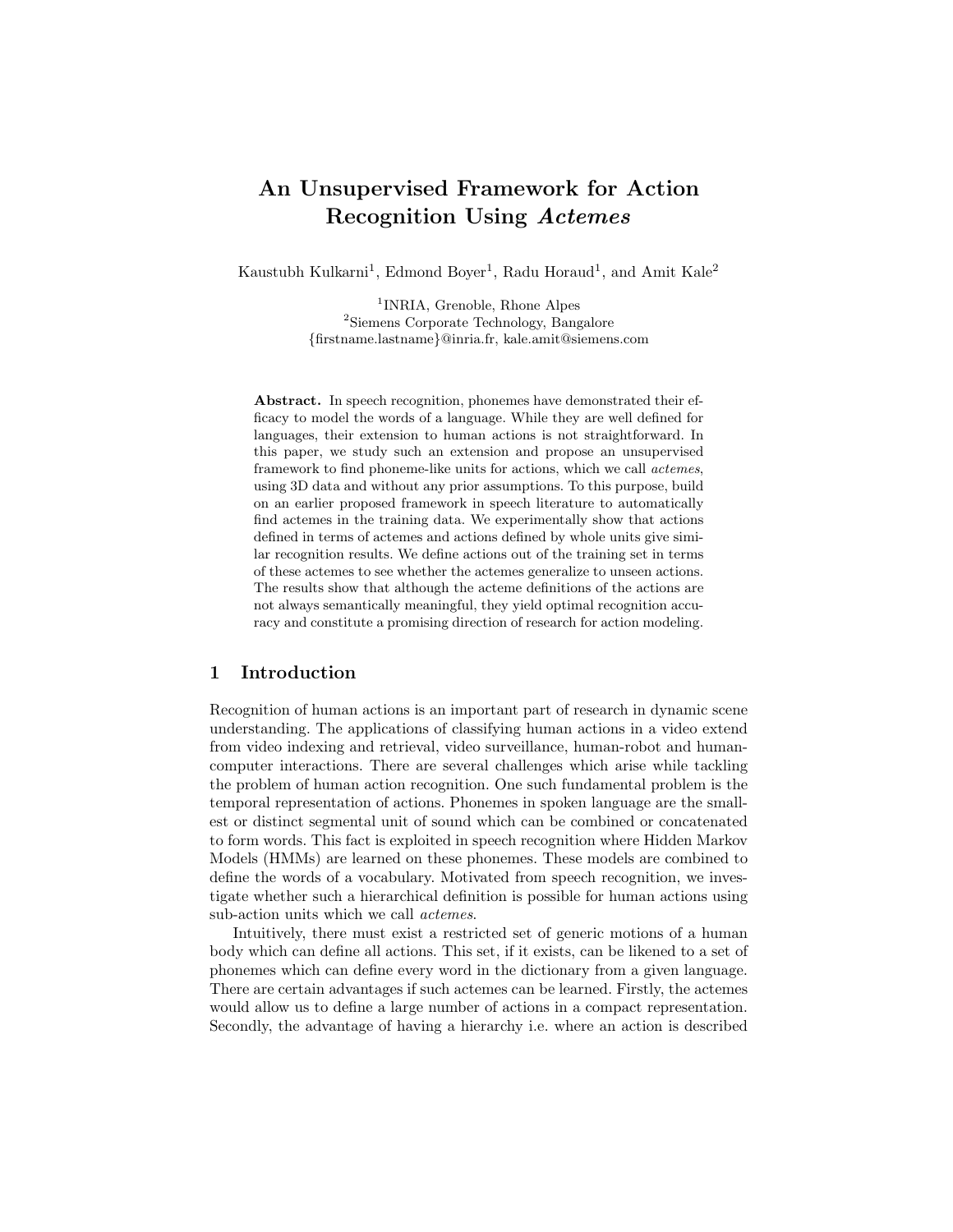as sequence of actemes is that when a new action is added to the list of actions to be recognized, this new action can be described in terms of actemes thus obviating the need for learning a new model every time an action is added.

The concept of phoneme definition for words exist from linguists. No such widely accepted definitions of actemes exist for human actions. Several researchers have tried to come up with such definitions. Green et. al. [1] proposes the use of 35 Dynemes which form the basic units of human actions or skills. The *dynemes* are defined in terms joint angles. An HMM model is used for action recognition. Another work by [2] defines kinetemes on the joint angle space of human motion. These kinetemes form the basic unit of a human activity language. Using these kinetemes and language grammar like rules the authors propose to construct any complex human action. Bregler [3] defines Movemes as linear dynamical systems over which an HMM model is learned for recognition. Since the space of all possible human motions is very large and since no widely acceptable definition exist it is better to automatically come up with these definitions for actemes as opposed to [1]. Also, we assume no rules while labelling the actions in terms of the learned actemes, as done in [2] instead we use the recognition algorithm it self to provide the labelling. In [3], the author proposes a method to automatically learn the Movemes from the training set. The results shown in this paper are evaluated on actions consisting on repeated segments such as walking, running and skipping. In such a scenario the basic blocks constructing the actions are obvious and eliminate the need for labelling the actions in terms of Movemes. In this paper, for the experiments we evaluate the efficacy of our proposed method exclusively on actions which do not consist of repeated segments.

In this paper, we build on a speech recognition formalism [4, 5], which proposes to design a recognizer terms of acoustic subword units (ASWU).This method assumes no prior information while learning the ASWUs from words. It learns these definitions in an unsupervised data-driven manner. We apply this method from speech recognition for obtaining actemes because it is completely data-driven and makes no prior assumptions on the definitions of actemes. This is a completely different way to approach the problem of human action representation and recognition than the earlier proposed methods. Secondly, the number of actemes per action is also known so a data-driven approach is best suited to come up with acteme units. To summarize, the main contributions of the paper are the following:

- 1. We use a speech recognition formalism to learn the actemes and the representation of actions in terms of the actemes in an unsupervised framework.
- 2. We show that actions from outside the training set can be represented in terms of these learned actemes and recognized without explicitly learning a new model for the actions.

# 2 Related Work

Automatic annotation of actions in videos is a challenging task and various action recognition methods can be grouped together depending on the types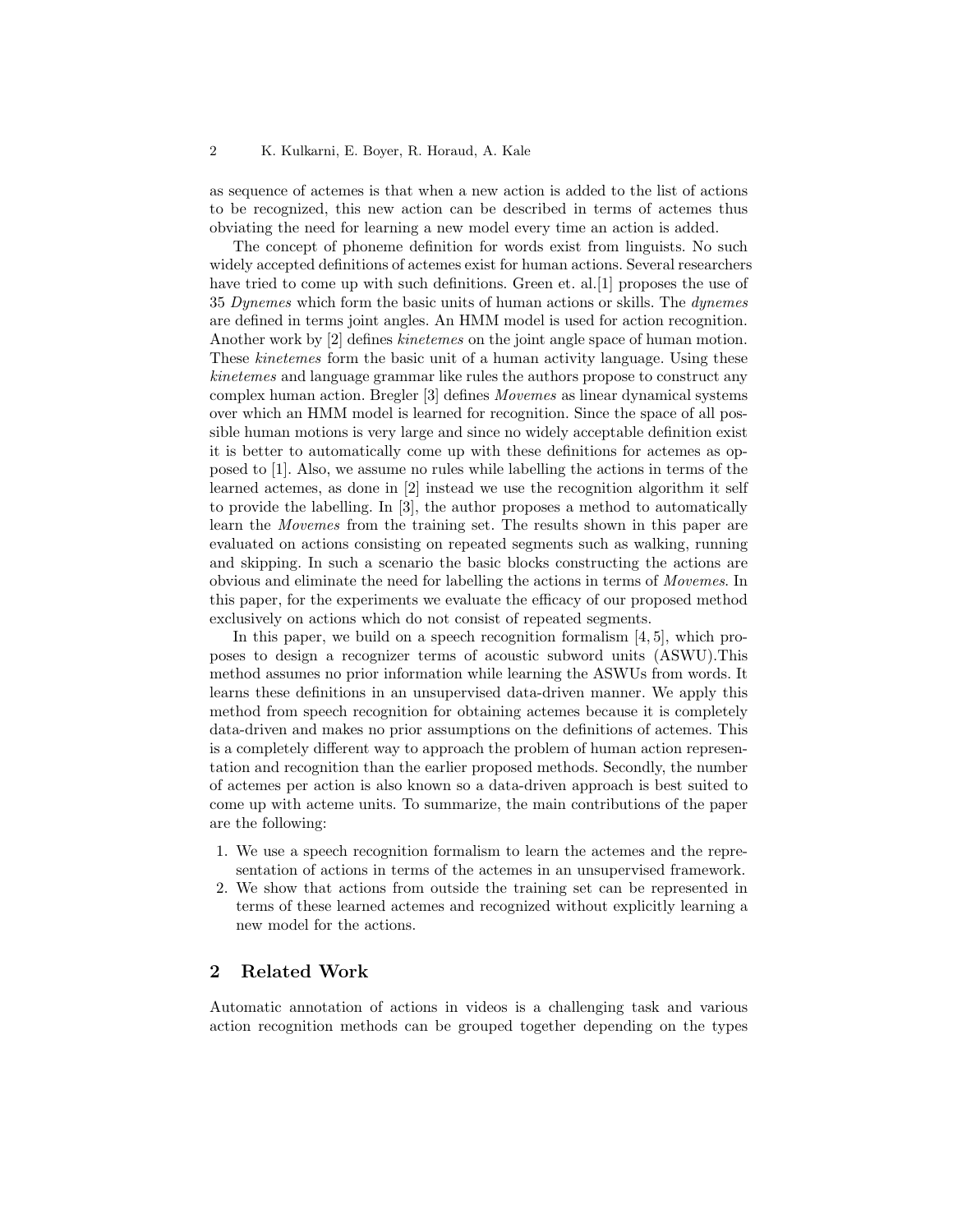of features used and the method employed to model the temporal and spatial representations of actions. A brief survey of temporal representations similar to ours has been discussed in Sec. 1. We restrict our survey to 2D silhouettes, 3D visual hulls and key frames as features. The recognition methods discussed are HMMs and dynamic time warping (DTW) based methods. For a detailed survey of action recognition methods see [6].

The earliest features used were silhouettes extracted from each frame over time and an HMM was learned from them [7]. These were used to recognize tennis strokes from single views. A later paper [8] describes temporal templates for human action recognition. [9] extends the 2D temporal templates to 3D volumes. [10] also describes a view invariant recognition method where they learn parametric HMMs from 3D data and use the HMMs as a generative model to synthesize 2D action sequences closest to an unknown 2D test action sequence. Another way of classifying actions is by using dynamic time warping (DTW). [11] learns the warping bounds for the actions from the training data. [12] proposes to use distance between linear dynamical systems for action classification. [13],[14] perform action recognition by defining actions as trajectories on the Grasmann Steifel manifold. [15] extends the DTW framework using average templates with multiple features to model intra-class variances and perform simultaneous recognition and localization of actions in a video sequence. All these methods learn the model on entire actions.

Another popular method is to define actions as a set of poses or key frames or exemplars [16]. They use single key frames to recognize backhand and forehand in tennis. There also has been work which uses short snippets of frames [17] to recognize actions instead of a single frame. In [18], the authors use the forward selection algorithm to find the most discriminative set of exemplars to describe an action vocabulary. [19] model actions as a sequence of atomic body poses where the authors consider the order in which the poses appeared. In this paper, we express action interms of sequence of short segments or actemes instead of sequence of key poses.

## 3 The Method

To learn the actemes we employ a method proposed in speech recognition [4, 5]. Actemes are equivalent to phonemes or ASWUs and the whole actions are equivalent to a word. In this method, the authors propose to 1) optimal cut the words into piecewise stationary segments, 2) get a reduced set of ASWUs by applying K-means on the means of each optimal segment , 3) learn HMMs on these ASWU, 4) apply the connected word Viterbi algorithm to label the training data in terms these ASWU to generate a lexicon or a phonetic definition for each word in terms of the ASWUs, and 5) then use this definition in the Viterbi framework to perform recognition. Instead of using HMMs to model the actemes we use the earlier proposed average template models [15] and the one-pass dynamic programming algorithm [20] for labeling and the modified onepass dynamic programming algorithm [21] for recognition. The average template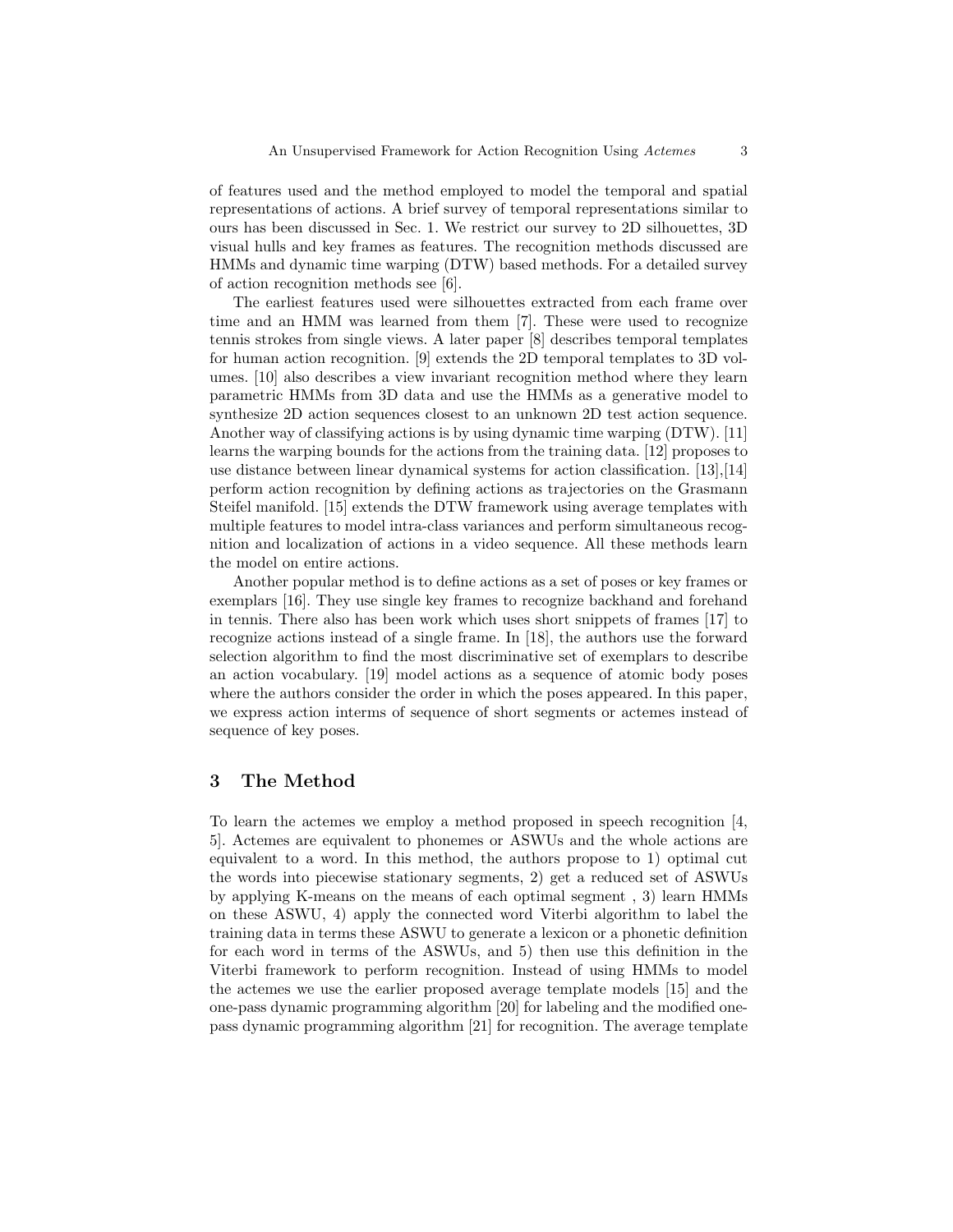#### 4 K. Kulkarni, E. Boyer, R. Horaud, A. Kale

model is shown to outperform the HMMs in [15] . Figure 1 and Figure 2, explains the building blocks of the algorithm. These building blocks are explained in the following sub-sections from 3.1 to 3.5.



Fig. 1. In this figure, we have the block diagram of the acteme training steps



Fig. 2. In this figure, we have the block diagram of the steps for recognition

#### 3.1 Feature Computation

.

.

The features needed to interface with a time synchronous onepass-DP algorithm should be a set of feature vectors over time given by  $E = \{e_1, e_2, \ldots, e_b, \ldots, e_T\}$ where  $e_b$  is a vector of dimension c at a given time instant b. In this paper, we use 3D visual hulls as our features. We then compute motion history volumes (MHVs) [9] to recognize action using DTW. The MHVs store the motion history on a 3D occupancy grid in a given window. In this paper, we use a short window of size 5. The occupancy grid of the MHVs is of the size  $64\times64\times64$  for each frame. Since the actors are allowed to change their view point freely we convert the Cartesian coordinates to cylindrical coordinates followed by Fourier transform on this occupancy grid. This Fourier magnitudes, of size  $16 \times 16 \times 16$ , are invariant to the rotation around the z-axis. We perform further dimensionality reduction using principal component analysis to reduce the feature vector to a size of 100. Therefore, in this paper we have  $c = 100$ .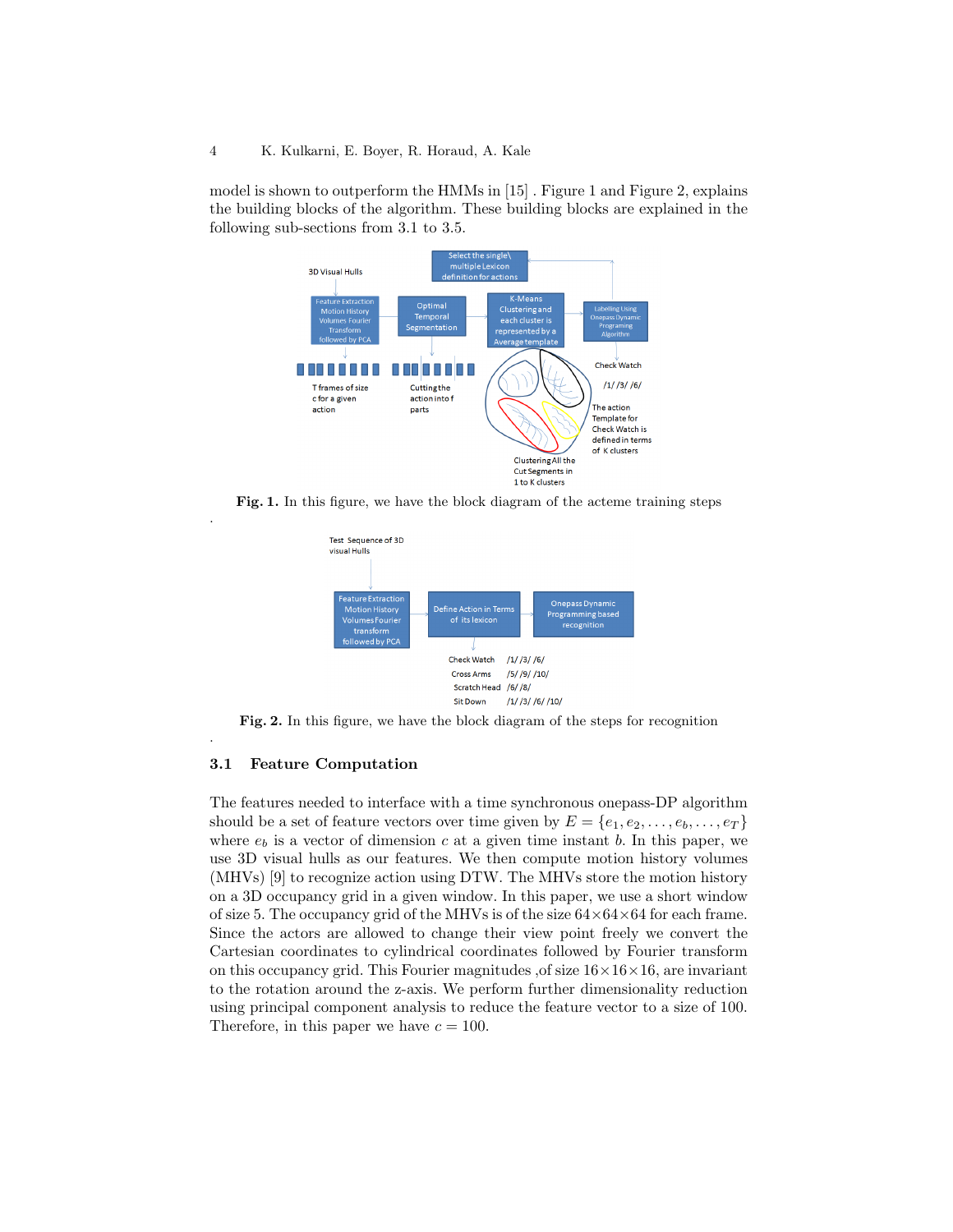#### 3.2 Temporal Segmentation

Several approaches using HMMs have been used for action, gesture and sign language recognition. The implicit assumption of using a left to right HMMs for recognition is that the action is composed of piecewise stationary regions. These regions are modelled by the states of the HMM. Hence the number of states is an important parameter to correctly estimate for action recognition. The piecewise stationary regions in a word are the phonemes and if we fit a left to right HMM model with the number of states equal to the number of phonemes we get a good recognition accuracy [5]. Also the steady state regions are most likely to lie between abrupt motion changes or discontinuities which can be used for temporal segmentation [22] using MHVs. We do not take the approach of using velocity discontinuities because actions like "'stand"' or "'sit down"' do not have abrupt changes in the direction of velocity. We motivate our strategy to cut actions into relevant regions by assuming that the actions can be decomposed into piecewise stationary regions. The method cuts the actions into segments such that the global distortion of these segments w.r.t their means is minimized. This can be formulated as a dynamic programming problem [23].

Consider an action template defined as set of features over time by E where  $e_b$  is a feature vector corresponding to the bth frame of size  $c = 100$  and the action is performed over  $T$  time instances. The task here is to segment  $E$  into  $f$ homogeneous segments by minimizing the sum of the distances between frames of the segments to their respective means. Let the segment boundaries for a given action template be  $G = \{g_1, g_2, g_i, \dots, g_f\}$  where  $g_i$  are integers indicating the frame numbers of the boundaries. The  $i^{th}$  segment starts at  $g_{i-1} + 1$  and ends at  $g_i$ ;  $g_1 = 0$  and  $g_f = T$ . The optimal boundaries  $G^*$  can be found by minimizing the following function over all possible segmentations:

$$
D_1(f,T) = \sum_{i=1}^{i=f} \sum_{b=g_{i-1}+1}^{g_i} d_1(e_b, \bar{e}_i)
$$
 (1)

where  $D_1(f, T)$  is the total accumulated distance for segmenting E into f segments. The mean of the *ith* segment is given by  $\bar{e}_i$  which is the average of the frames of the *ith* segment given by  $H = \{e_{g_{i-1}+1}, \ldots, e_{g_i}\}\.$  The distance metric used is euclidean;  $d_1(e_b, \mu_i) = ||e_b - \bar{e}_i||.$ 

The problem of solving for optimal boundaries can be efficiently solved using a treillis realization. This can be achieved by solving the following dynamic programming recursions as given in [23],[24]:

$$
D_1(i, g_i) = \min_{g_{i-1}} [D_1(i-1, g_{i-1}) + d_1(e_b, \bar{e}_i)] \text{ where } b = g_{i-1} + 1 \text{ to } g_i \quad (2)
$$

where  $D_1(i, g_i)$  is the cost of dividing the template E into i segments till the frame  $g_i$  where  $i < f$ . This cost is given by the minimum over cost accumulated by dividing E into  $i-1$  segments till frame  $g_{i-1}$  plus the distance of the *ith*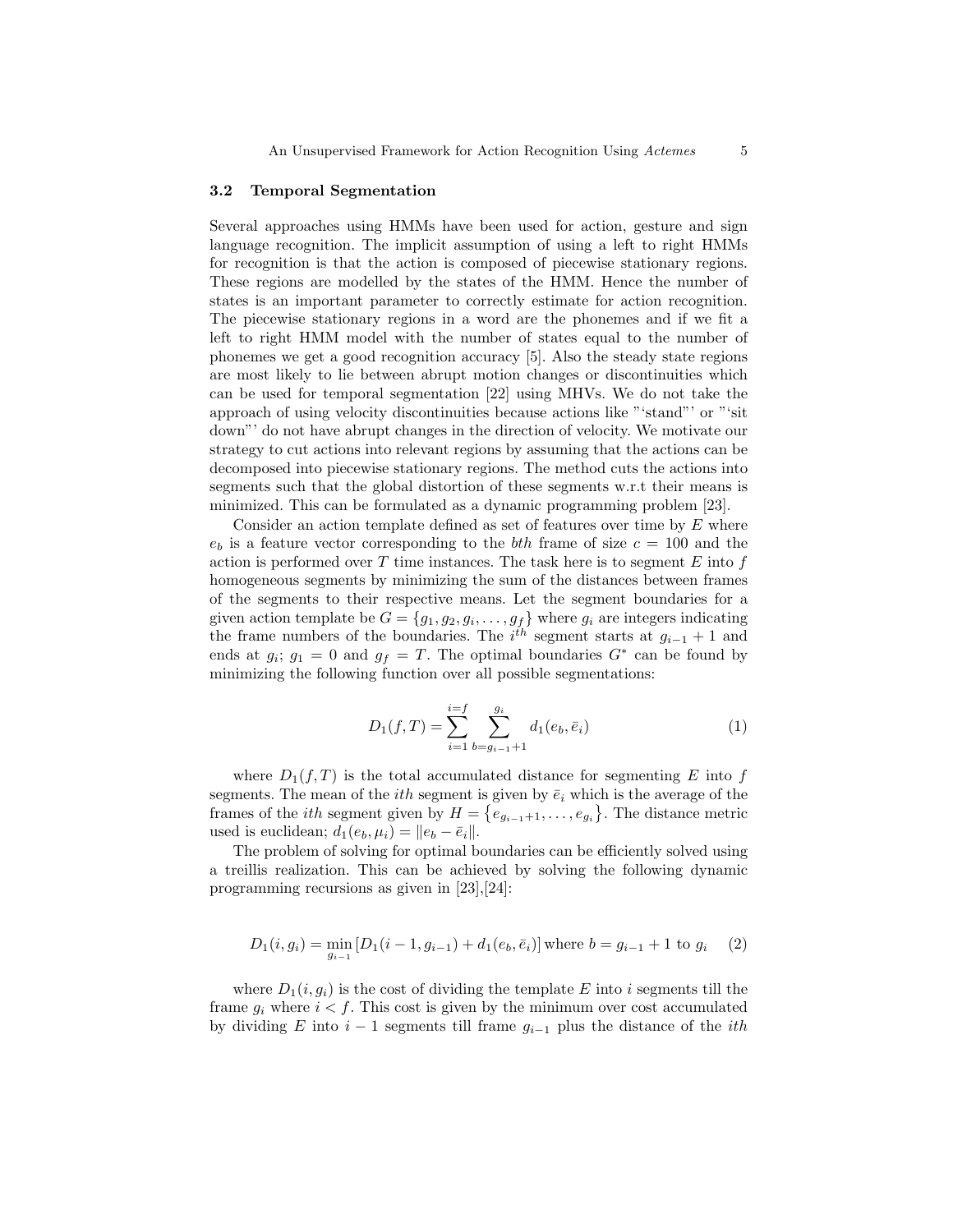segment with its mean. The optimal segmentation can be found by backtracking through the trellis starting from min  $D(f, T)$ .

If the number of segments  $f$  for a given word is equal to the number of phonemes in that particular word then ASWUs are equivalent to phonemes of that language otherwise the ASWUs are not semantically meaningful. The number of phonemes in a given word is not always known because of the pronunciation. In [4, 5], it is shown that even if ASWUs are not semantically meaningful the algorithm still provides a good recognition accuracy. Since the number of actemes in an actions are unknown the method given in [4, 5] is more suited to be applied to the problem of action recognition using actemes as opposed to other approaches [1–3] motivated from speech recognition systems.

#### 3.3 Clustering and Computing average-template Model

This procedure to segment each action template into f segments is repeated for all actions in the training set. Therefore, if there are N training instances of all actions then we will have a set of  $f \times N$  variable length temporal segments. To get a compact representation we apply K-means on this set of temporal segments to get the  $K$  actemes. Since, we assumed that each segments is piecewise stationary we represent each segment in this set by its mean and apply the K-means on the these segment means.

To represent the cluster corresponding to each of the acteme we compute a temporal average or nominal template [25] over all the instances of a a given acteme. In this section, we describe a method to represent each acteme as an average of the templates in that cluster of actemes. The average pattern or averagetemplate  $R^k$  is computed by mapping the segments,  $H = \{H_1, H_2, \ldots, H_l, \ldots\},\$ in the cluster corresponding to the acteme  $k$  using DTW. We use Euclidean distance as the local distance  $d_2(i, j)$  between the frame i of  $R^k$  and frame j of H. If I is the length of  $R^k$  and J is the length of H, the path is forced to begin at the point  $D_2(1,1)$  and end at  $D_2(I, J)$  on the trellis to compute the accumulated distance  $D_2(i, j)$ . This accumulated distance is defined as:

$$
D_2(i,j) = \min[D_2(i-2,j-1) + 3d_2(i,j)),
$$
  
\n
$$
D_2(i-1,j-1) + 2d_2(i,j),
$$
  
\n
$$
D_2(i-1,j-2) + 3d_2(i,j)]
$$
\n(3)

where i is the frame index of the average reference pattern  $R^k$  and j is the frame index of the train pattern H.

Backtracking from the point  $D_2(I, J)$  on the treillis yields the optimal path  $p = [i_m, j_m]$  and the corresponding mapped set of feature vectors  $[R^k(i_m), H(j_m)].$ Here  $m$ , is the index of a point on the optimal path  $p$ . The average reference pattern  $R_l^k$  for an activity is computed by the successive weighted averaging of  $l$  instances as follows:

$$
R_l^k(m) = \left(1 - \frac{1}{l}\right) R_{l-1}^k(i_m) + \frac{1}{l} H_l(j_m), m = 1 \dots M
$$
 (4)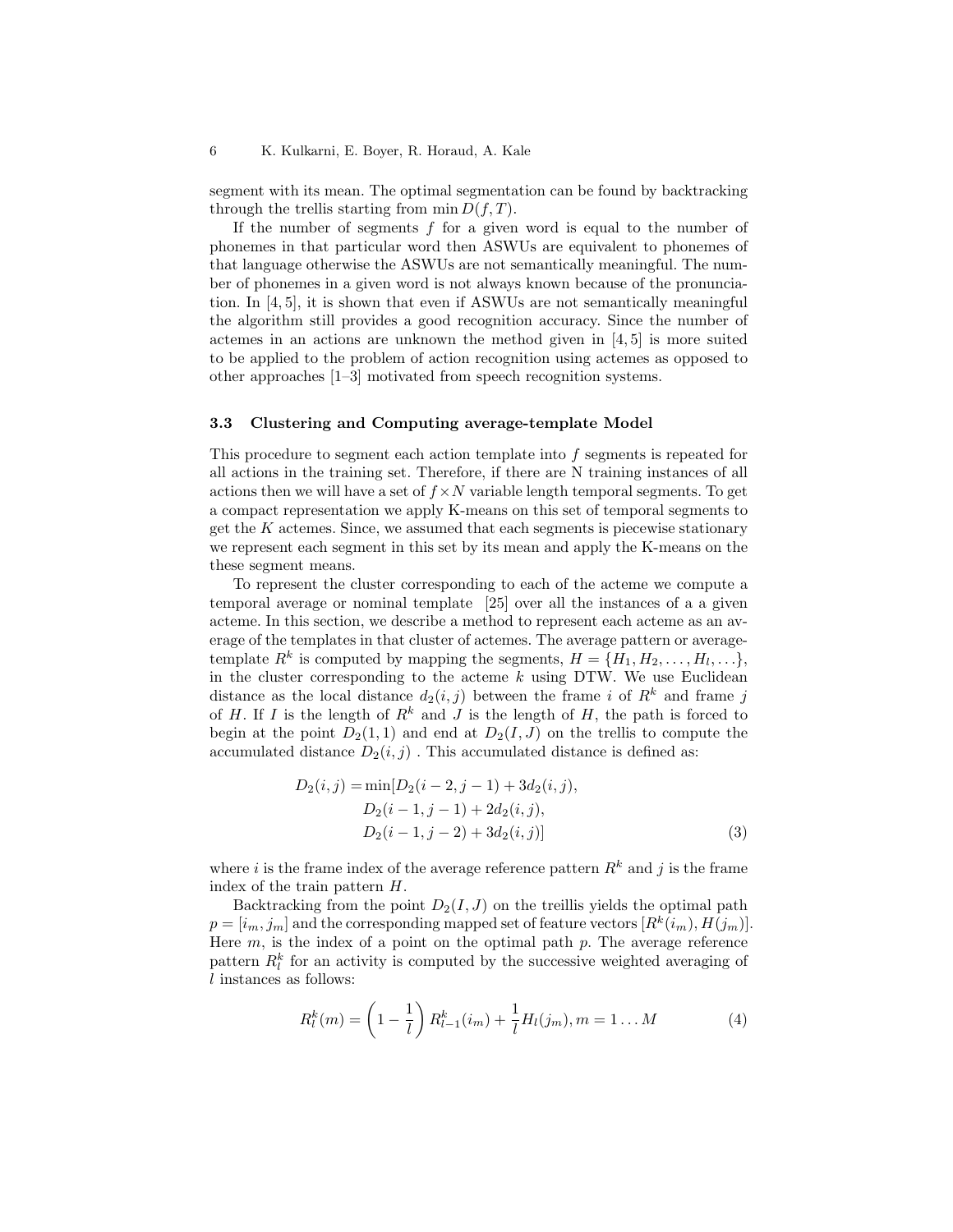where M is the number of points on the optimal path p and  $R_{l-1}^k(i_m)$  is the average of the previous  $l-1$  templates. The new time axis for the instance  $R_l^k$ is computed as:

$$
p_1(m) = \left(1 - \frac{1}{l}\right)i_m + \frac{1}{l}j_m, m = 1...M
$$
 (5)

We linearly transform this new time axis to a constant length  $P$  where  $P$  is the average length of all segments in the cluster of acteme k. The transformation is done as follows:

$$
p_2(m) = \frac{P}{M} p_1(m) \tag{6}
$$

as  $p_2(m)$  would have non-integer values we define a time axis  $p_3(m')$  where  $m' =$  $1, 2, 3...$  P. The feature values of the average pattern  $R_l^k(m)$  are interpolated to get the new average pattern representing the cluster corresponding to acteme  $k$  $R_l^k(m')$ .

#### 3.4 Labelling

In this section, we discuss the method to label each of the training sequences in terms of the learned  $K$  learned actemes. We use a 'connected word recognition' algorithm based on the one-pass DP, well known in speech recognition [20]. Continuous labelling of action templates in terms of actemes is a difficult task to do on line, primarily because this involves the problem of jointly determining the optimal number of actemes  $M^*$  in the train sequence  $O$ , their boundaries  $S^* = \{s_0^*, s_1^*, s_{m-1}^*, s_m^*, \ldots, s_{M^*}^*\}$  and associated optimal acteme indices  $I^* = \{i_1^*, i_2^*, \ldots, i_m^*, \ldots, i_{M^*}^*\}$  (where  $v_{i_m^*} \in V$ ), by minimizing a measure of distance  $D(\mathbf{O}, \mathbf{R})$  between the train sequence **O** and a typical reference acteme template sequence  $\mathbf{R} = \{R_{v_{i_1}}, R_{v_{i_2}}, \ldots, R_{v_{i_m}}, \ldots, R_{v_{i_M}}\}$  each drawn from V. The decoding problem of determining  $(M^*, S^*, I^*)$  is solved by minimizing  $D(\mathbf{O}, \mathbf{R})$ over the variables  $(M, B, I)$  using the time-synchronous one-pass DP decoding algorithm.

To compute the optimal cumulative distance, we use two types of transition rules (a) for acteme interior i.e. Within Acteme Recursion (b) for acteme boundary i.e Cross-Acteme Recursion. These recursions are computed for all frames of the train action template w.r.t the all frames of all average template acteme models in a left to right time synchronous manner. These recursions would then result in many possible paths. The optimal action sequence or path will be the one which corresponds to the minimum cumulative distance (Termination and Backtracking).

We now provide the mathematical details pertaining to the above intuitive explanation of the algorithm. The acteme vocabulary of size K is given by  $V =$  $\{v_1, v_2, \ldots, v_K\}$ . Each acteme corresponds to a reference pattern  $R_{v_k}(k')$ , where  $k' = 1, 2, 3...P_{v_k}; P_{v_k}$  is the number of frames of the average template  $v_k^{th}$ acteme where  $k = 1, 2, 3...K$ . The train action template frame index is given by q and  $Q$  is the length of the train action template **O**. During the labelling pass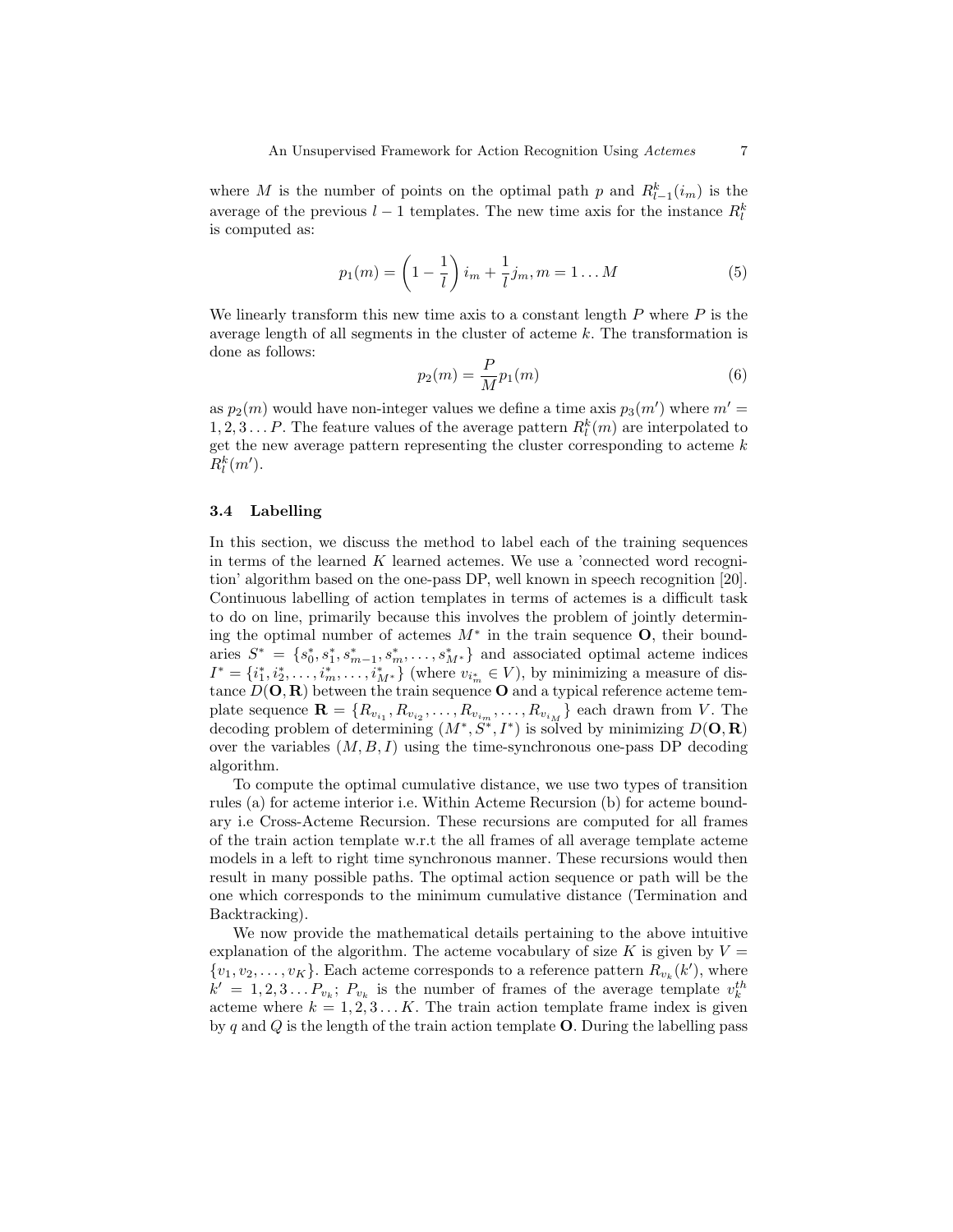the sequence of warping is given by the average-templates. The local distance between one frame of the average template of a given acteme and a frame of the training action sequence is computed in the following way:

$$
d(q, k', v) = ||R_v(k') - O(q)|| \tag{7}
$$

Let D denote the global accumulated distance between the train action frame and the reference pattern frame. The one-pass DP decoding would look to minimize the global accumulated distance over all the frames of the train action pattern. The following steps give a method to accumulate the global distance between a given train action frame and a frame of the reference pattern to find a globally optimal path:

1. Within acteme recursion: This recursion is computed for all frames Q of the train action pattern and all frames  $k'$  of all reference patterns except for  $k' = 1$  i.e. the recursions are applied to to all frames except at the acteme beginning. This recursion can be denoted as:

$$
D(q, k', v) = d(q, k', v) + \min_{k'-2 \le r \le k'} (D(q-1, r, v))
$$
\n(8)

2. Cross-acteme Recursions: This recursion is computed for all  $Q$  test frames and for  $k' = 1$  frames of all reference patterns. This recursion allows a transition into the first frame of a given reference pattern from the last frame of all other reference pattern including the given reference pattern or it allows the path to be in the last frame of that given reference pattern i.e. the algorithm either stays in the particular acteme or transits into the first frame on any other acteme depending on which of the two paths yields a minimum score. It can be denoted as:

$$
D(q, 1, v) = d(q, 1, v) + \min[\min_{1 \le v \le K} [D(q - 1, P_v, v)], D(q - 1, 1, v)] \tag{9}
$$

3. Termination and Backtracking: To find the best acteme sequence the algorithm uses the following termination condition at the train action frame  $Q$ :

$$
D^* = \min_{1 \le v \le K} [D(Q, P_v, v)] \tag{10}
$$

The algorithm checks for the minimum accumulated distance for the best path at the last frame of every reference pattern at the train action frame Q. The best path is backtracked from that point through back-pointers stored during the Within Acteme and Cross Acteme recursions.

The output of running the onepass-DP algorithm will be a sequence of optimal acteme indices  $I^*$  for every training action template. For eg. the a given sequence **O** could be labelled as  $\{v_3, v_2, v_7\}$ . This is a completely unsupervised labelling by an onepass DP algorithm which is also the same algorithm we use for recognition. We choose the acteme representation or lexicon which repeats itself the most number of times as the model for a given action while recognition. Since, there is intra class variance in the manner in which different actors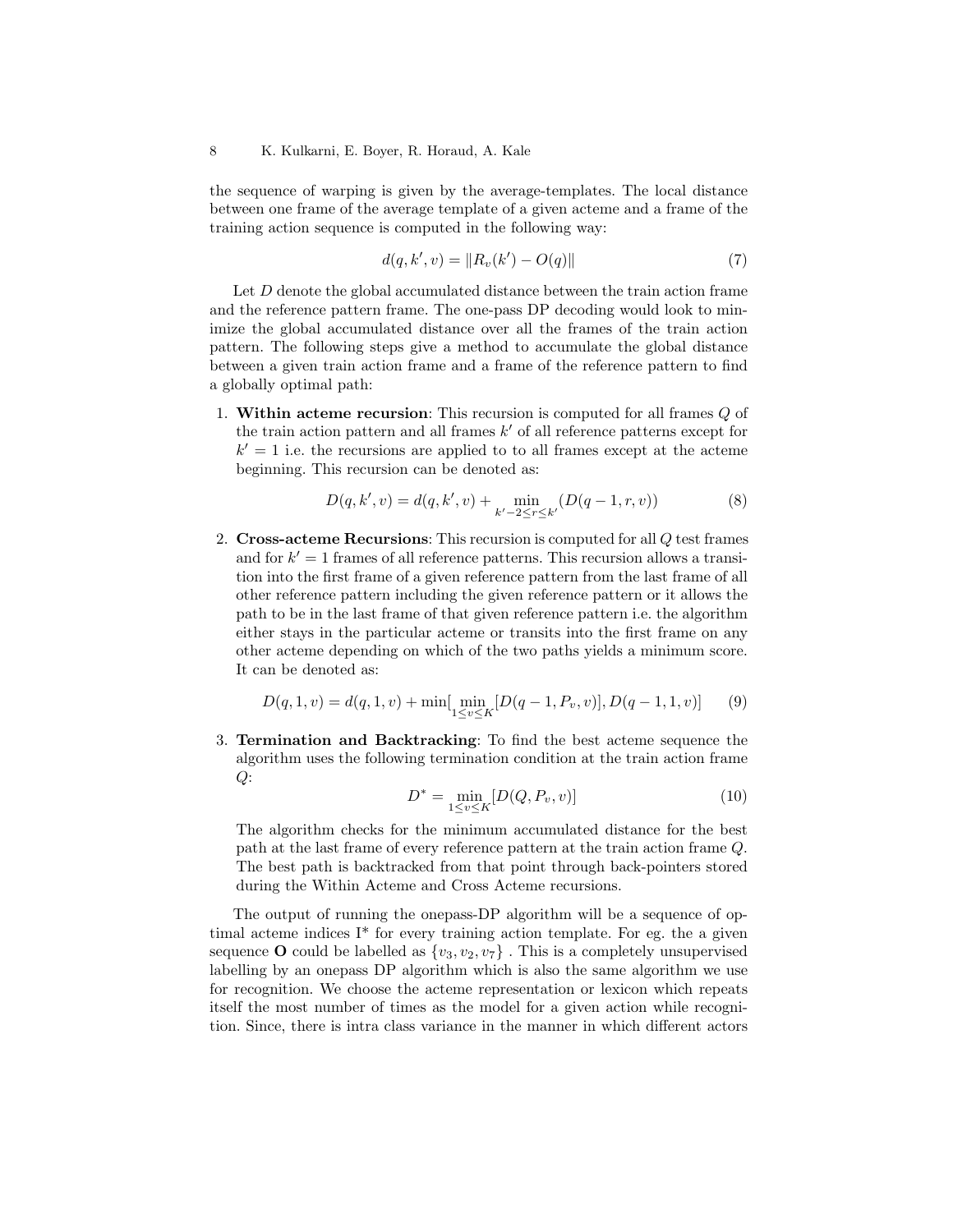perform the action we find that upto 4 lexicons have to be used to get results close to our baseline. This is true in the case of speech recognition where a given word can be pronounced by different by different speakers one phonetic representation is not enough to obtain good recognition results. The lexicons chosen are in descending order of their occurrence while labelling the training data.

#### 3.5 Recognition

While recognizing the actions we assume that the action boundaries in the video sequence are known. Therefore, we only recognize the action and do not localize it in the video sequence. This assumption is necessary as isolated action recognition is the true test of the efficacy of this approach as it gives only substitution errors i.e. the an action can be recognized as itself or confused as some other action. Simultaneous recognition and localization causes insertion and deletion errors.

We use the method proposed in [21] to perform action recognition when each action is defined in terms of actemes. The proposed algorithm can be used for simultaneous recognition and localization of action in a video sequence. We switch off the Cross-Word transitions [21] since we are only recognizing the actions and assume that the boundaries in the video sequence are known.

Let the number of action to be recognized be  $W = \{w_1, w_2, \ldots, w_m, \ldots, w_M\}$ where  $m = 1...M$  is the total number of actions in the recognition vocabulary. The number of lexicons per actions is defined as  $l$  which is the constant and same for every action to be recognized in the vocabulary. The  $l^{th}$  representation of each action  $w_m$  in terms of the actemes given by  $\{a_{1m}^l, a_{2m}^l, \ldots, a_{jm}^l, \ldots, a_{N_{am}}^l\}$ where  $j = 1 \ldots N_{am}$  is the number of actemes representing the action  $w_m$  and  $l =$ 1...L. The local distance between the test sequence and the average templates be  $d(m, a_{jm}^l, l, k', q)$  where  $k' = 1, 2, 3 \ldots P_{a_{jm}^l}$ ;  $P_{a_{jm}^l}$  is the number of frames of the average template  $a_{jm}^l$  acteme. The test action sequence consist of  $q =$  $1 \ldots q \ldots Q$  frames. The local distance is given by euclidean distance between the  $k<sup>th</sup>$  frame of the average template representing each acteme and the  $q<sup>th</sup>$  frame of the test data. The dynamic time warping time synchronously calculates the minimum global accumalted distance  $D(m, a_{jm}^l, l, k', q)$  to reach the  $k<sup>th</sup>$  frame of the word  $w_m$  represented by lexicon l till the  $q^{th}$  of the test action sequence. Since, the cross action recursions are switched off there are only with action recursions which can be divided into two types:

1. Within Acteme recursions: These recursions are applied for all frames of the average template of each of the acteme except for the template beginning i.e.  $k'=1$ 

$$
D(m, a_{jm}^l, l, k', q) = d(m, a_{jm}^l, l, k', q) + \min_{k'-2 \le r \le k'} [D(m, a_{jm}^l, l, r, q-1)] \tag{11}
$$

2. Cross Acteme recursions: The actions are represented by variable number of actemes in a given order. This order is given in the labelling step. Therefore, in this recursion the transition occurs into the first frame of the average template of each acteme from the last frame of the average template of the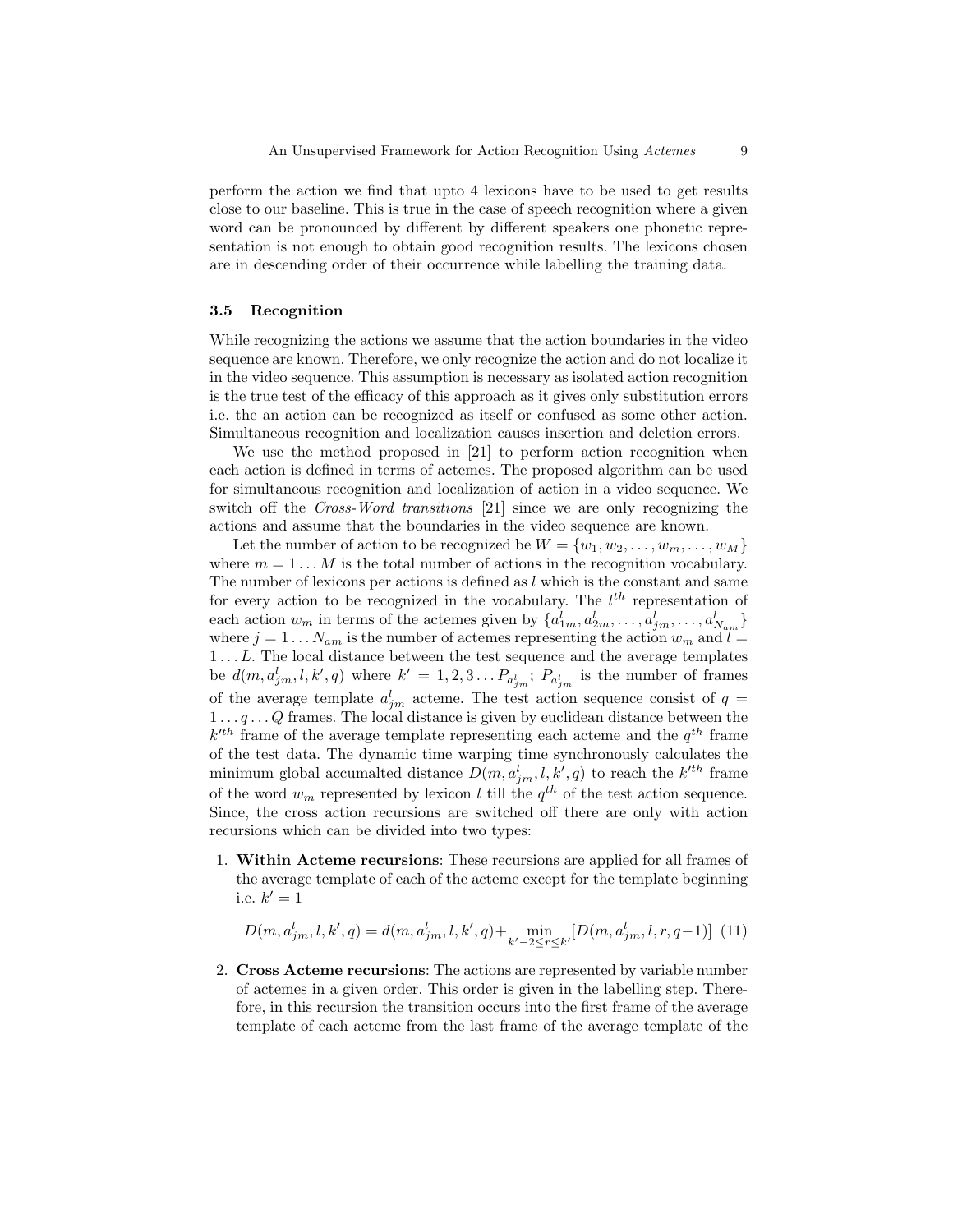#### 10 K. Kulkarni, E. Boyer, R. Horaud, A. Kale

previous acteme. This is known as forced alignment of the concatenated action model to the test sequence. This recursion are applied at the first frame  $k' = 1$  of every acteme except the first. This step can be mathematically denoted as:

$$
D(m, a_{jm}^l, l, k'=1, q) = min[D(m, a_{jm}^l, l, k'=1, q-1),
$$
  
\n
$$
D(m, a_{(j-1)m}^l, l, P_{a_{(j-1)m}^l}, q-1)]
$$
  
\nwhere  $j = 2$  to  $N_{am}$  (12)

3. Termination and Backtracking: The action is assumed to begin at the first frame of the average template of the first acteme of the given action and end at the last frame of the last acteme of the same action. Therefore, the optimal accumulated distance  $D^*$  can be obtained by checking the last frames of the last actemes of all actions with all representative lexicons at the last frame Q of the test sequence:

$$
D^* = \min_{m=1...M} \min_{l=1...L} D(m, a_{N_{am}}^l, l, P_{a_{N_{am}}^l}, Q)
$$
(13)

The test sequence is classified as the action index  $m$  for which the  $D$  is minimum.

### 4 Experimental Results

In this section, we show that the actions described as actemes give equivalent performance to the actions when modelled as whole units themselves. We add actions which are not included in the training set to check whether the learned actemes generalize to unseen data. We evaluate our method on the INRIA XMAS dataset. In our experiments, we assume that the boundaries of the actions in the video sequences are known.

For the first set of experiments,we use a reduced vocabulary of check watch, sit down, get up, punch and kick. The recognition experiments are performed on the set of 10 actors and are validated by the standard leave-one-out testing procedure.In these experiments, we show that the actions described by actemes give equivalent recognition performance to actions described as whole units themselves. We first obtain the 100 dimensional feature vectors in time from the 3D visual hulls using the procedure described in Sec. 3.1. We apply the temporal segmentation procedure on all available training instances of each actions to get 2 and 3 segments respectively. If the method tries to cut the actions into more than three segments we observe that the actions start breaking into segments which are only 1-2 frames long. These segments cannot be averaged with longer segments to learn an average template model because the warping of very short with long segments is meaningless [5].

We apply K-means on these cut segments and plot the recognition results with  $K$  varying from 10 to 50 in the steps of 10. Due to the intra class variance observed in the performance of the actions we increase the number of lexicons per actions from 1 to 4 in the descending order of their occurrence. We find that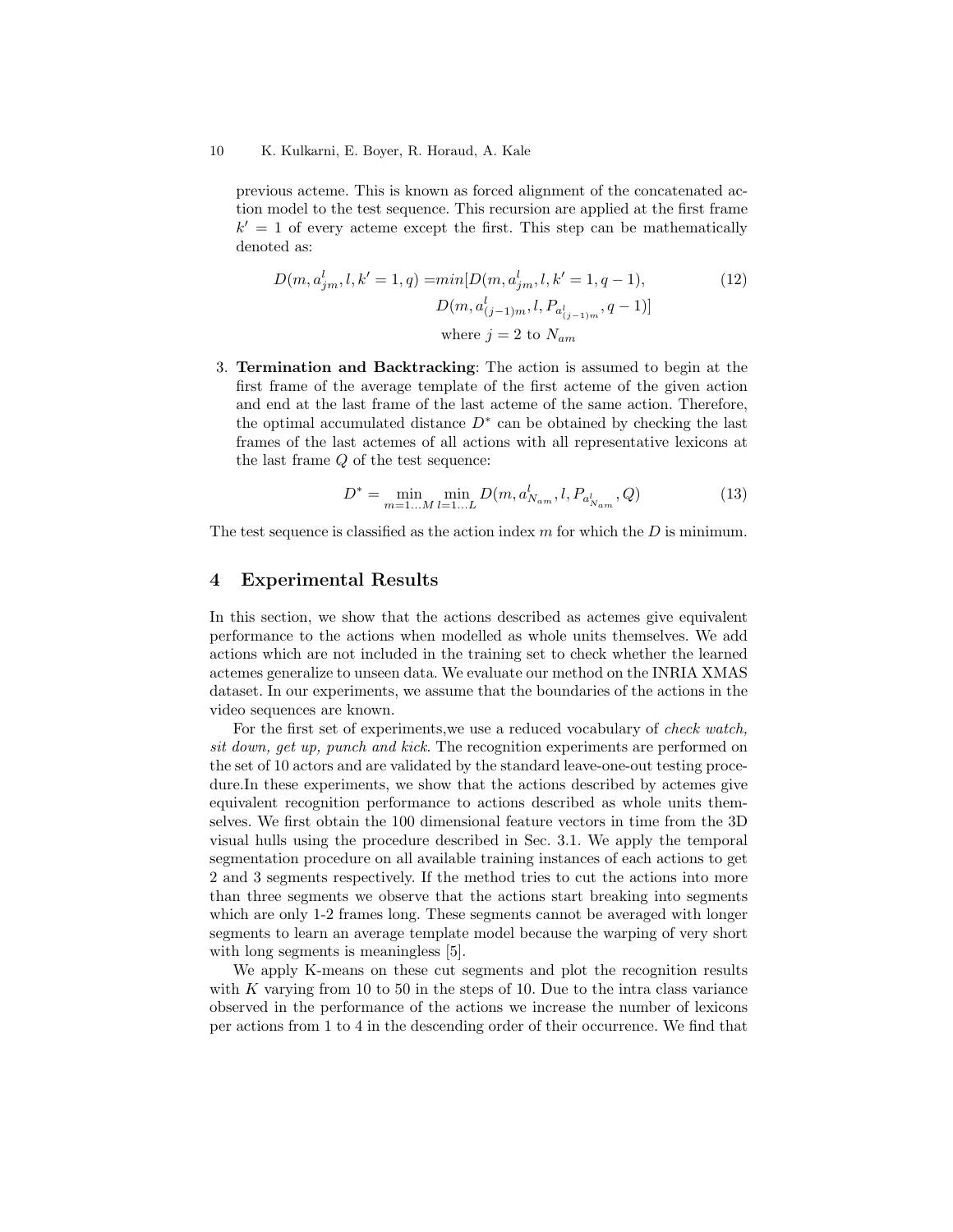both help in increasing the recognition accuracy. The recognition results of the first set of experiments are given in Fig. 3. We observe two facts from this result:

- 1. For the case where training actions are cut into 2 segments the recognition accuracy increases till two lexicons and then it starts to decrease. This is because there is trade off between the number of lexicons per actions and the recognition accuracy as increasing the number of lexicons per actions also increases the possibility of confusions.
- 2. Recognition accuracy is better when the actions are segmented into 3 parts than 2 parts because if we observe the reduced vocabulary of actions apart for stand up and sit down in the XMAS dataset they consist of three parts an initial movement, the main action and the relaxation part. In sit down, there is an initial movement of bending the back, crossing the legs sitting down and coming to a relaxed pose after sitting down. Stand up is exact opposite of sitting down.

In the second set of experiments in the paper, we add the following set of actions one at a time to the cross arms, scratch head, pick up to the list of actions to be recognized. Thus, forming a vocabulary of 6 actions every time one of the 3 actions is added. The training instances of these actions are not used to train the actemes. We only use the training instances from these actions to get the lexical representation of the added action in terms of the actemes learned from the earlier 5 actions.

We observe that the recognition accuracy is the best for  $pick$  up because the initial part of pick up is very similar to the sit down and the latter part of pick is similar to the stand up action. Therefore, the actemes for pick up are present in the reduced vocabulary of 5 actions. The next best performance is achieved by cross arms again because the action check watch is similar to it. The actions scratch head action when added to the vocabulary of 5 action gives the worst recognition result because there are no actions in the reduced vocabulary of 5 actions similar to the scratch head action. The recognition results for the second set of experiments are given in Fig. 4 to Fig. 6.

We compare our results with other methods which were applied to the IN-RIA XMAS database. We model these whole units of actions using an average template model as discussed in 3.3 and perform isolated action recognition [15] to get the recognition baseline. This baseline is shown as the blue baseline in Fig. 3 to Fig. 6. We also compare our results with the recognition method proposed in [9]. The size of the FFT features used to obtain recognition results  $16 \times 16 \times 16$ . We compare our method with the approach in [11] which proposes another method to learn average or nominal trajectories.The average trajectories are computed using the 100 dimensional features described in Sec. 3.1 . We find that the proposed acteme based representation performs slightly better than the method proposed in [11] and comes close to the recognition performance of [15, 9] for the first set of experiments using 5 actions. For the second set of experiments we find the for added actions, cross arms, pick up, which have a similar action in the 5 action training set the results are comparable to all the baselines. The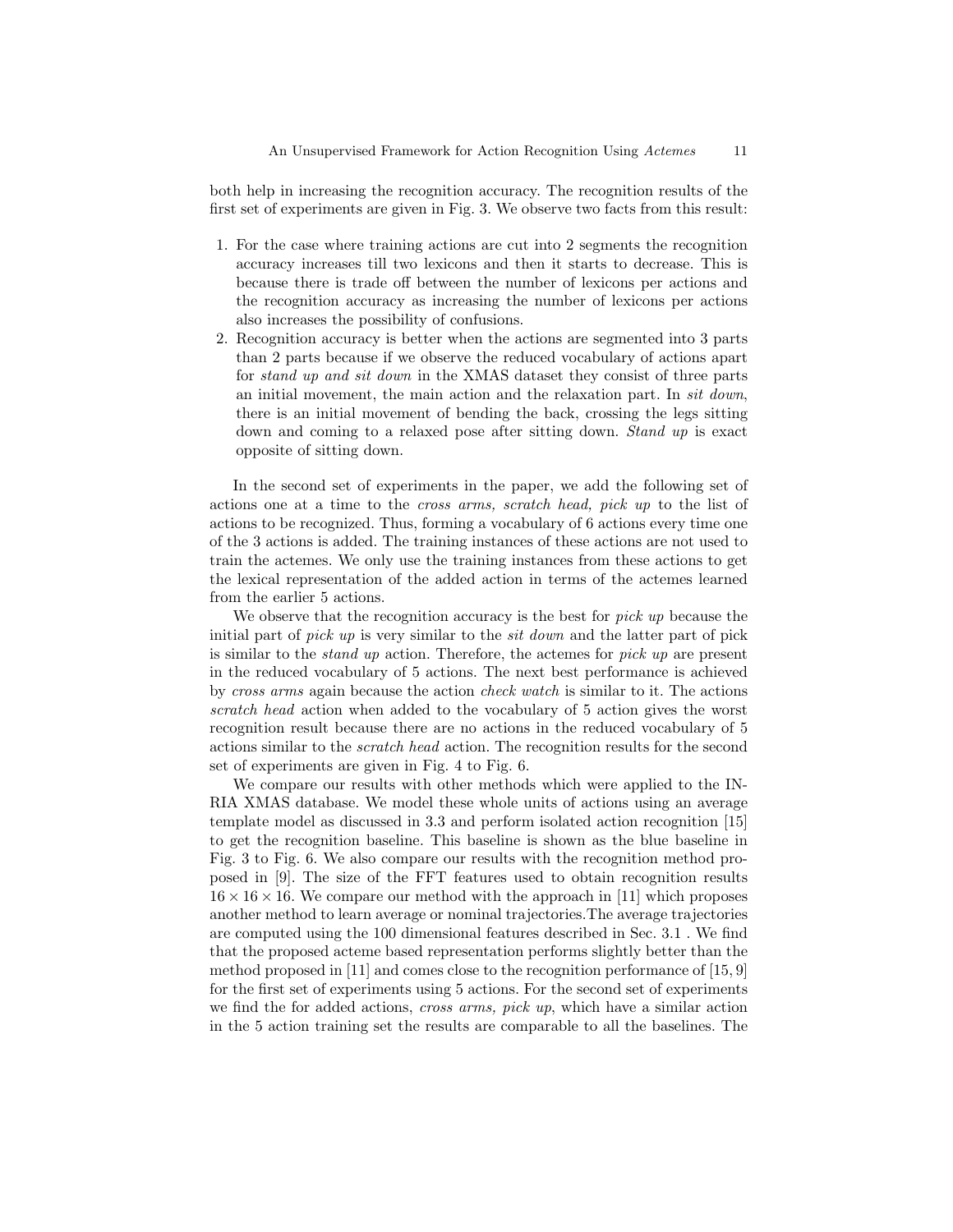recognition accuracy in the actemes column is the recognition accuracy achieved for 3 cuts and  $K = 50$ . All the methods use leave-one-out testing strategy. [9] uses a best segment representative of the action. While actemes,[15] and [11] use the boundaries extracted from the ground truth.

| Added                      |                   |                   | $LDA PCA Mahala- $ | Average | Actemes | Average                                                         |
|----------------------------|-------------------|-------------------|--------------------|---------|---------|-----------------------------------------------------------------|
| Action                     | $\lceil 9 \rceil$ | $\lceil 9 \rceil$ |                    |         |         | $ n \rangle$ nobis [9] Template [15] This Paper Trajectory [11] |
| None                       | 94.67 86.67       |                   | 95.33              | 95.33   | 94.00   | 92.00                                                           |
| $CrossArms$ [97.78] 81.67] |                   |                   | 97.79              | 97.79   | 87.29   | 86.74                                                           |
| ScratchHead 92.22 77.22    |                   |                   | 93.33              | 97.78   | 81.67   | 91.11                                                           |
| PickUp                     | 96.67 83.89       |                   | 94.44              | 97.24   | 91.71   | 92.82                                                           |

Table 1. Comparison of actemes representation with other Recognition Methods

In the experimental section, we have discussed the efficacy of the actemes w.r.t. the recognition accuracy. The representation of *check watch and sit down* actions in terms of the actemes is shown in the video uploaded with the paper.



Fig. 3. Recognition accuracy plots for 2 and 3 segments cuts. We can see that the recognition accuracy of acteme based representation is close to the baseline of actions when modelled as whole units themselves.



Fig. 4. Recognition accuracy plots for 2 and 3 segments cuts with Cross Arms as the added action. We can see that for the 3 cut case this 6 word vocabulary gives satisfactory results

# 5 Conclusion and Future Work

.

To conclude, we have demonstrated an unsupervised framework to learn a set of actemes from a given training database to represent actions. We experimentally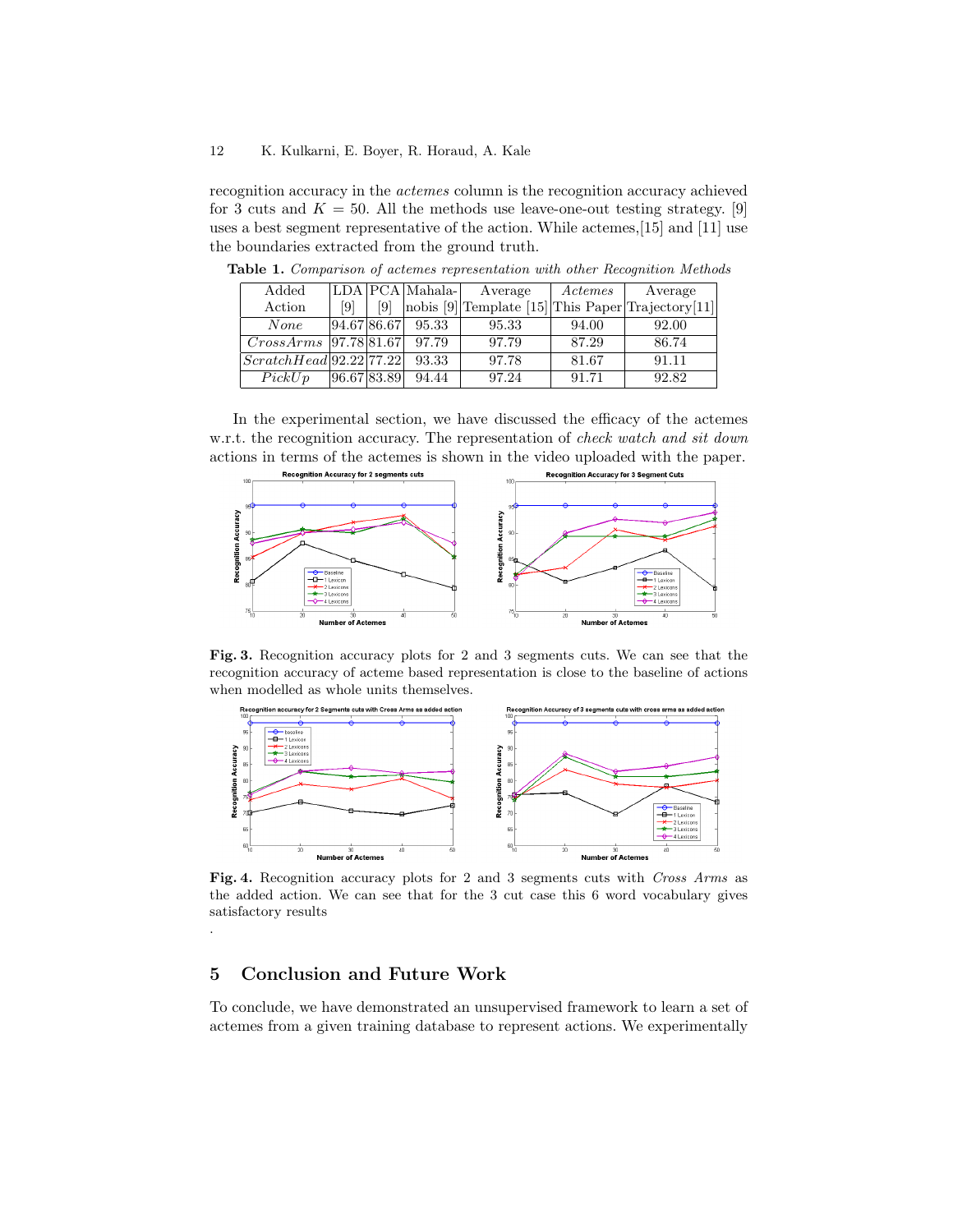

Fig. 5. Recognition accuracy plots for 2 and 3 segments cuts with Scratch Head as the added action. We observe that the recognition results are poor because the *scratch* head does not have a similar action in reduced vocabulary of 5 actions used to learn the actemes



Fig. 6. Recognition accuracy plots for 2 and 3 segments cuts with  $Pick Up$  as the added action. We observe that the recognition results are good because the actemes for pick up are present in the Stand Up and Sit Down action

show that actions defined in terms of these actemes can give the similar recognition accuracy as compared to the whole unit themselves. We also showed that satisfactory recognition results can be achieved even with action which are not included in the training set for learning the actemes. For future work we would like to explore techniques which can be semi-supervised to learn semantically meaningful actemes. We would also like to extend this framework to bag-of-words like approaches. The next obvious step would be to do simultaneous recognition and localization of actions in a video sequence.

Acknowledgements: This work was done under European project HU-MAVIPS (FP-ICT 2009 247525). The authors would like to thank Pavan Kumar Turaga, Center for Automation Research, Univ. of Maryland for providing the code to compute the FFT features. We thank Dr. V. Ramasubramanian for his time and helpful insights on speech recognition algorithms. Our sincere thanks to Ashok Veeraraghvan for sharing with us his code from [11].

## References

.

.

1. Green, R.D., Guan, L.: Quantifying and recognizing human movement patterns from monocular video images-part i: a new framework for modeling human motion. IEEE Trans. Circuits Syst. Video Techn. 14 (2004) 179–190